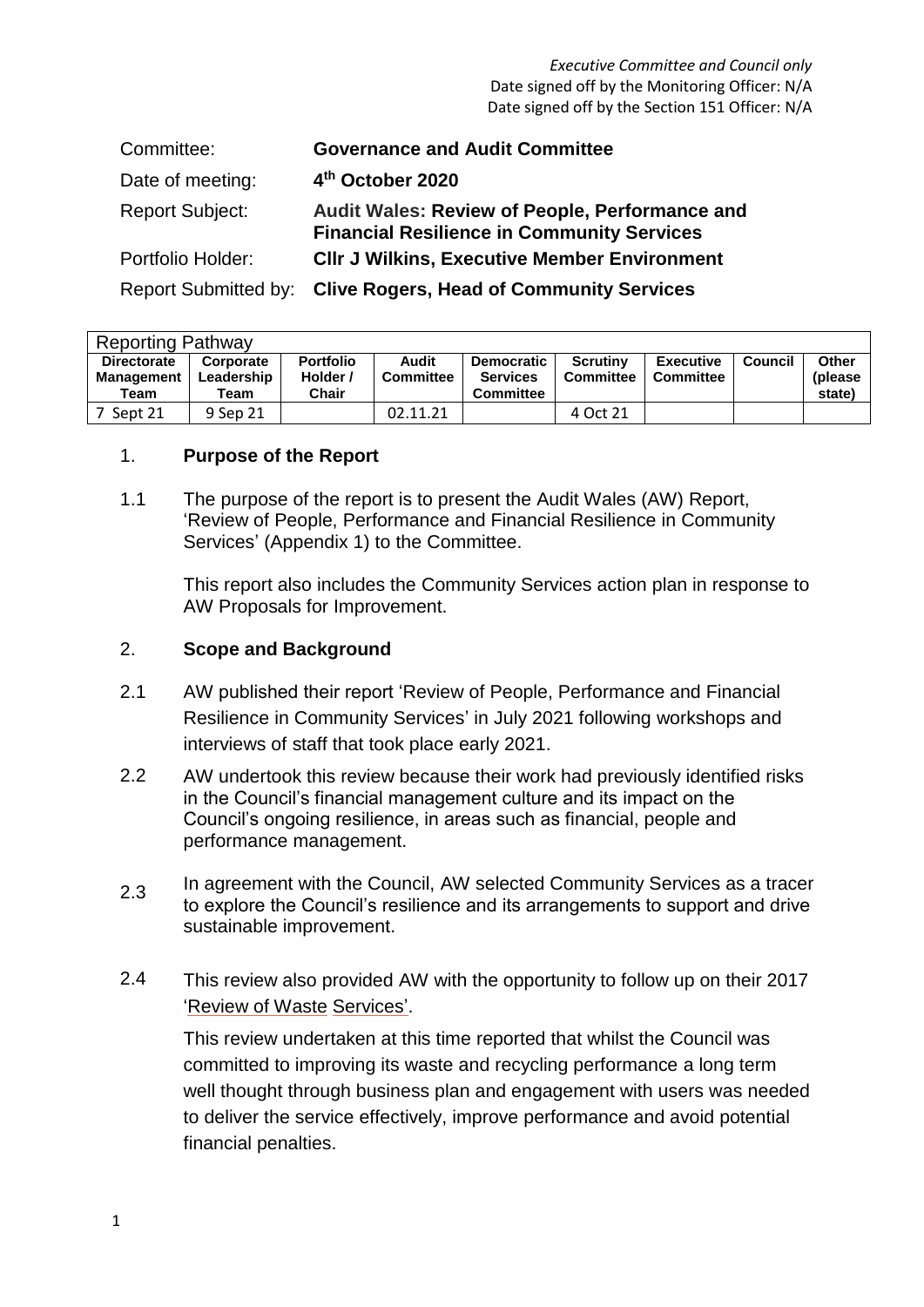# **Key findings of the Audit Wales July 21 report**

- 2.5 Waste Services has achieved substantial progress over the period since 2015 through sound strategic planning supported by the adoption of a learning culture to manage change effectively.
- 2.6 The Council is developing a new corporate workforce strategy and although Community Services understands its key workforce issues and is taking steps to address them, there is scope for closer collaboration with HR to improve workforce planning and resilience
- 2.7 Waste and recycling performance has improved significantly but the use of performance data is inconsistent across Community Services and some performance reports lack sufficient detail
- 2.8 Robust corporate budget monitoring arrangements have helped manage Community Services' overspends but the scope and focus of financial planning is overly short-term

## **Community Services Resilience – People & Finances**

- 2.9 Attracting, retaining and managing an ageing workforce are key elements in managing resilience across the spectrum of activities undertaken by Community Services.
- 2.10 Neighbourhood Services adopted a new way of classifying frontline workforce with the introduction of the Integrated Workforce operative back in 2018. This consolidated all frontline Services into a single multi-functional role allowing far more flexibility to react to resource requirements across the whole range of frontline services.
- 2.11 This Integrated Workforce approach has really proved its worth particularly over the last 18 months enabling effective deployment of front line worker into priority areas of work.
- 2.12 The Division has also taken on 5 apprentices in Street lighting, Fleet, Engineering & Property and are key to long term succession planning within the service.
- 2.13 Every opportunity is given through both the academic attainment route and 'on the job' training to develop staff and to create career progression opportunities throughout all service areas. This not only provides opportunities for local sourced staff with its economic circular economy implications but creates resilience and belonging within the Service.
- 2.14 Community Services are working closely with Resources to look at how medium term financial resilience can be strengthened.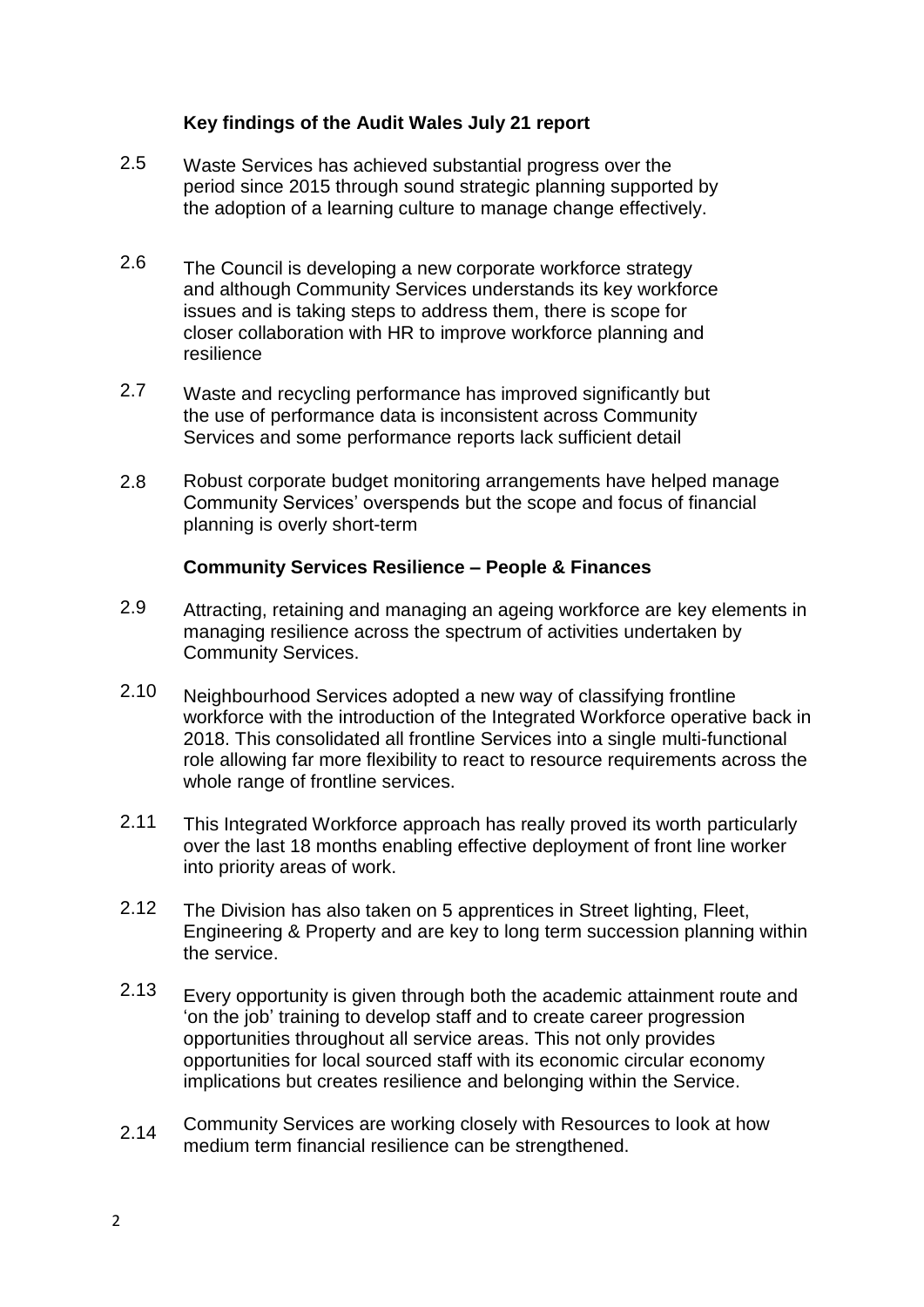2.15 Large elements of the Community Services revenue budget are reactive led and can be significantly adversely effected by factors out of our control, these include:

Weather – Snow, ice, rain and the resultant costs associated with damaged highways, winter maintenance costs & reactive flood works

Public Behaviour – Rates of recycling, residual waste, littering & fly tipping costs.

2.16 The development of potential financial reserves to specific service areas when these areas have shown in year surpluses will help offset overspends in leaner times. Trading Accounts are currently being developed around Trade Waste &

Professional Services.

## **The AW Proposals for Improvement**

2.17 **I**n order to strengthen its resilience, Community Services should ensure that learning and good practice that exists within its different service areas is shared throughout the directorate*.*

AW have subsequently identified the following areas for improvement.

**'To strengthen its resilience, Community Services should ensure that learning and good practice that exists within its different service areas is shared throughout the directorate.** 

**The Council should also consider whether it would benefit from sharing some examples more widely across the Council.'**

2.18 The Community Services response to this identified 'Areas for Improvement' is found in the Appendix 2: Audit Wales Management Response

#### 3. **Options for Recommendation**

3.1 CLT has responded to the AW that they approve of the information contained within the report.

> The Community Services Scrutiny Committee supported this report on 4<sup>th</sup> October 2021.

#### **Option 1**

The Committee is assured that the management response will respond to the Audit Wales proposals for improvement.

#### **Option 2**

Provide comment on the Audit Wales review and management response to implement the proposals for improvement for officers to implement in order to provide continuous improvement.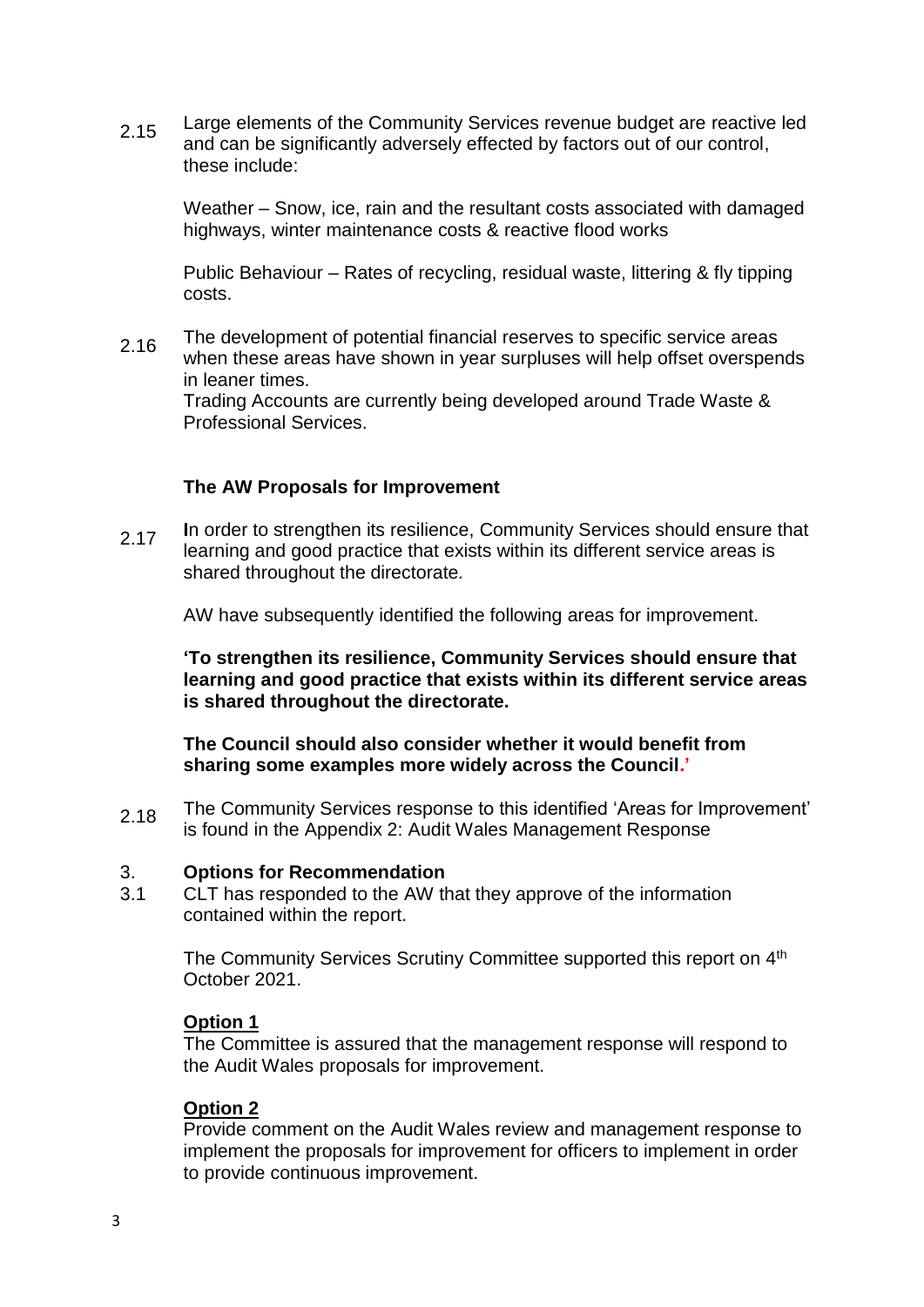## 4. **Evidence of how does this topic supports the achievement of the Corporate Plan / Statutory Responsibilities / Blaenau Gwent Well-being Plan**

The Well-being of Future Generations (Wales) Act 2015 has been used to scope out this AW review. This will also be the focus of future reviews undertaken by the AW.

## 5. **Implications Against Each Option**

## 5.1 *Impact on Budget (short and long term impact)*

There are no direct financial implications as part of these audit reports and all proposals for improvement will be met within existing resources.

## 5.2 *Risk including Mitigating Actions*

The Council recognises it needs to address the proposals for improvement from the AW in order to ensure compliance with legislation and audit reports. If these requirements are not met, the Council is at risk of reputational damage and intervention.

## 5.3 *Legal*

There are no legal implications arising from this report.

## 5.4 *Human Resources*

There are no additional workforce implications as part of the AW review as business plans already identify where capacity is required in order to deliver the service.

## 6. **Supporting Evidence**

## 6.1 *Performance Information and Data*

In response to the AWs proposal for improvement the Council has identified the steps it will take to achieve these suggested improvements (Appendix 2: Management Response).

The activities delivering these improvements will be undertaken largely by the Community Services Department and will be monitored thought business plans and reported within the Joint Finance and Performance Report.

#### 6.2 *Expected outcome for the public*

That front line services are effectively and efficiently delivered.

#### 6.3 *Thinking for the Long term (forward planning)*

That future proofing, succession planning and financial prudency is place to ensure continuity of services delivery over the long term.

#### 6.4 *Integration (across service areas)*